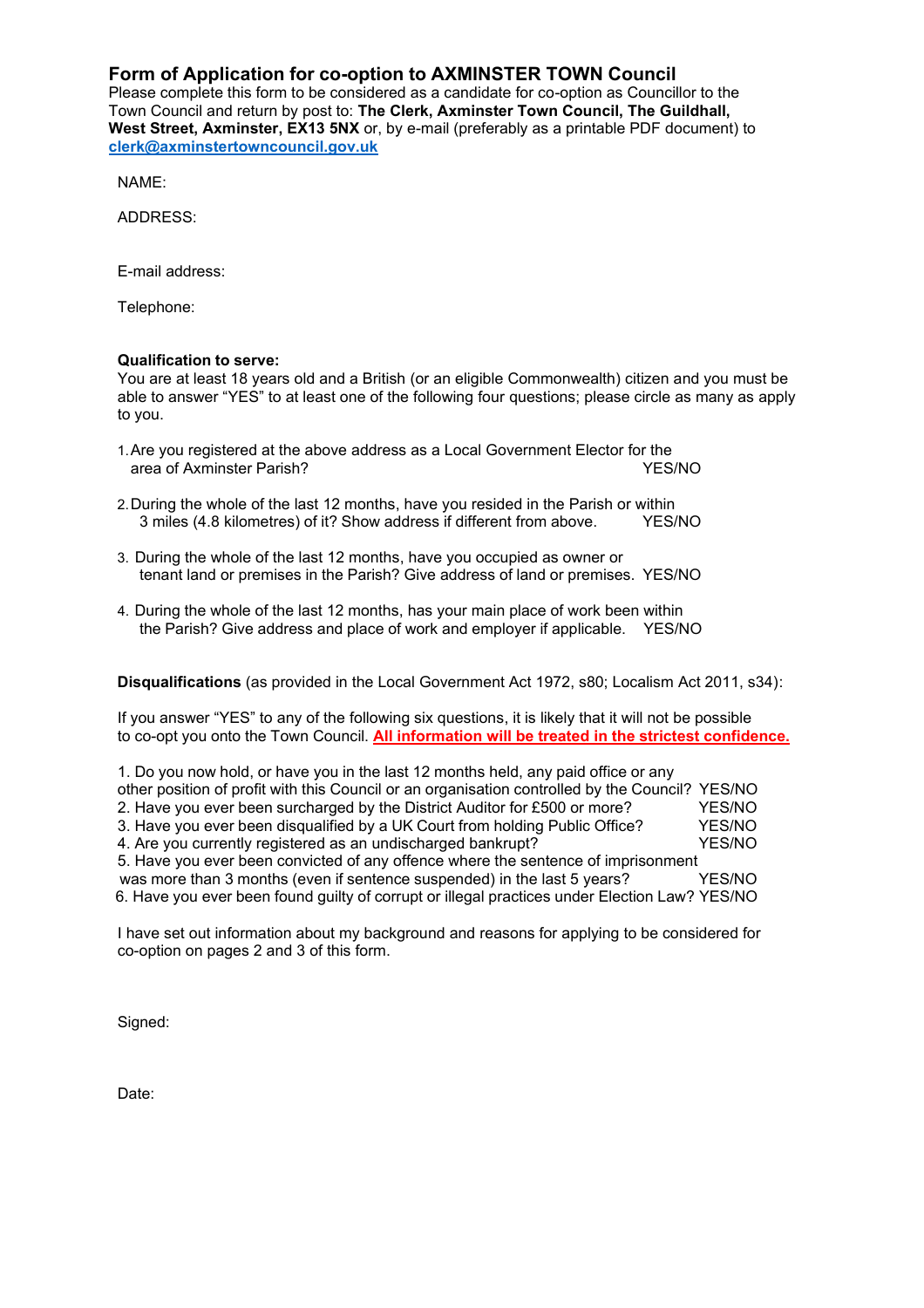|                         | AXMINSTER TOWN COUNCIL (ATC)<br>CO-OPTION OF COUNCILLOR APPLICATION FORM |
|-------------------------|--------------------------------------------------------------------------|
|                         |                                                                          |
|                         |                                                                          |
|                         |                                                                          |
|                         |                                                                          |
|                         |                                                                          |
|                         |                                                                          |
|                         | <b>NAME:</b>                                                             |
| $\mathbf{1}$            | <b>BRIEF CURRICULUM VITAE (You may attach a separate document)</b>       |
|                         |                                                                          |
|                         |                                                                          |
|                         |                                                                          |
|                         |                                                                          |
|                         |                                                                          |
|                         |                                                                          |
|                         |                                                                          |
|                         |                                                                          |
|                         |                                                                          |
|                         |                                                                          |
|                         |                                                                          |
|                         |                                                                          |
|                         |                                                                          |
| $\overline{\mathbf{2}}$ | <b>REASONS FOR WISHING TO BE A COUNCILLOR</b>                            |
|                         |                                                                          |
|                         |                                                                          |
|                         |                                                                          |
|                         |                                                                          |
|                         |                                                                          |
|                         |                                                                          |
|                         |                                                                          |
|                         |                                                                          |
|                         |                                                                          |
|                         |                                                                          |
|                         |                                                                          |
|                         |                                                                          |